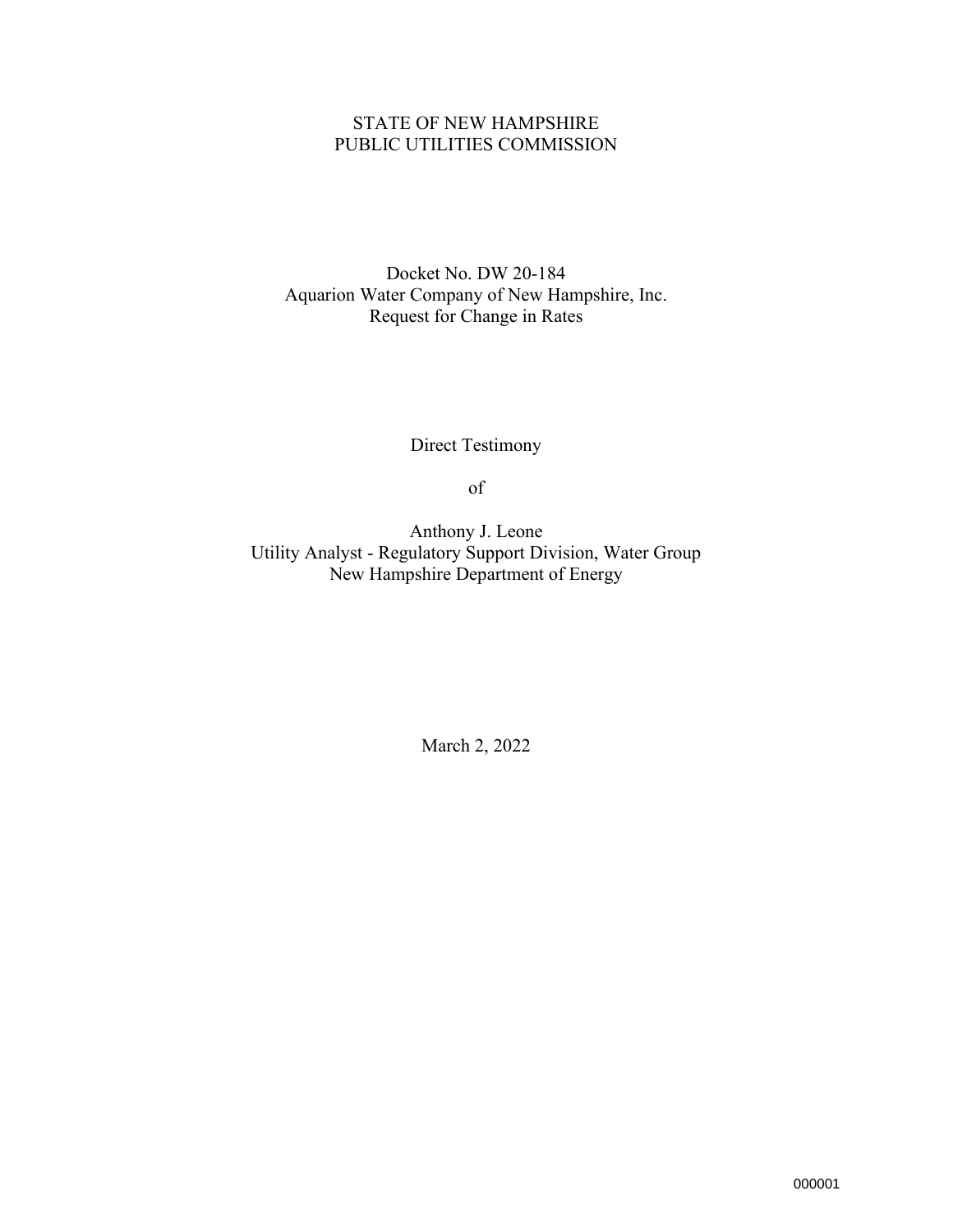| $\mathbf{1}$   | Q. | Please state your full name.                                                             |
|----------------|----|------------------------------------------------------------------------------------------|
| $\overline{2}$ | A. | My name is Anthony J. Leone.                                                             |
| 3              |    |                                                                                          |
| $\overline{4}$ | Q. | Please state your employer and business address.                                         |
| 5              | A. | I am employed by the New Hampshire Department of Energy (Department) and my              |
| 6              |    | business address is 21 South Fruit Street, Suite 10, Concord, New Hampshire.             |
| 7              |    |                                                                                          |
| 8              | Q. | What is your position at the New Hampshire Department of Energy?                         |
| 9              | A. | I am a Utility Analyst in the Department's Regulatory Support Division – Water Group.    |
| 10             |    |                                                                                          |
| 11             | Q. | Please describe your position and responsibilities at the Department.                    |
| 12             | A. | I am responsible for the examination, evaluation, and analysis of rate and financing     |
| 13             |    | filings, including the recommendation of changes in revenue levels that conform to       |
| 14             |    | regulatory methodologies and/or proposals for economical, accounting and operational     |
| 15             |    | changes affecting regulated utility revenue requirements. I represent the Department in  |
| 16             |    | meetings with company officials, outside attorneys and accountants relative to rate case |
| 17             |    | and financing matters.                                                                   |
| 18             |    |                                                                                          |
| 19             | Q. | Would you please describe your educational background?                                   |
| 20             | A. | I received a Bachelor of Science Degree in Accounting from Elmira College in 2001. In    |
| 21             |    | 2016, I attended the NARUC Annual Regulatory Studies Program. In 2017, I attended        |
| 22             |    | NARUC's Intermediate Regulatory Studies Program, and in 2019, I attended the             |
| 23             |    | NARUC Utility Rate School in San Diego, California.                                      |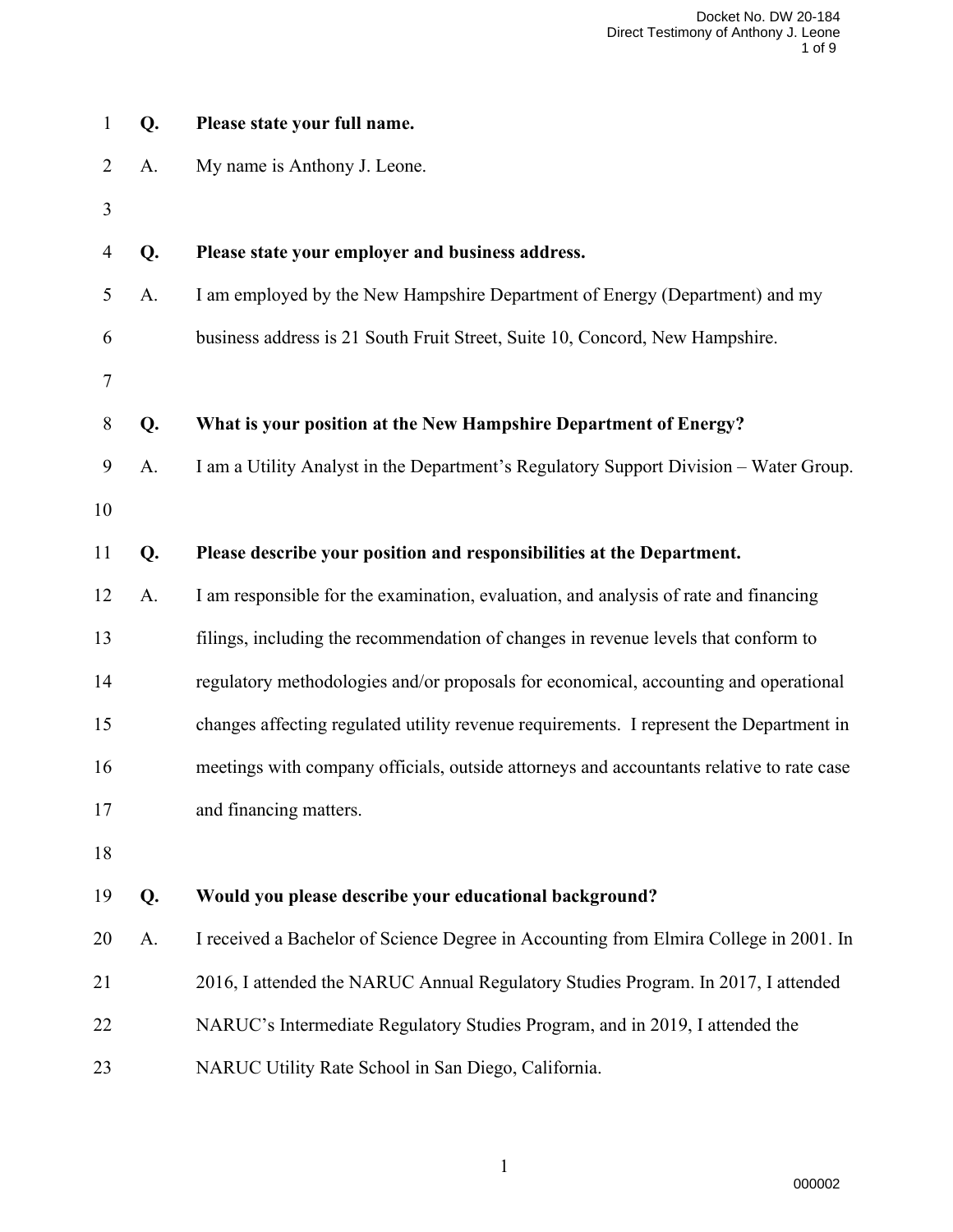## **Q. Please describe your work experience.**

| $\overline{2}$ | A. | Since 2006, I have worked in various roles in the financial and customer service              |
|----------------|----|-----------------------------------------------------------------------------------------------|
| 3              |    | industries. Such roles included Bank Examiner at the State of NH Banking Department;          |
| $\overline{4}$ |    | Staff Accountant at Aero Energy; and a customer-facing team member responsible for            |
| 5              |    | education of clients and performing error free financial transactions at Fidelity             |
| 6              |    | Investments. In 2014, I was hired as a Utility Examiner in the Audit Division of the NH       |
| 7              |    | Public Utilities Commission (Commission). In that role, I participated in off-site and on-    |
| 8              |    | site audits of the books and records of regulated utilities in the electric, water, sewer and |
| 9              |    | gas industries. I examined reports and filings submitted to the Commission by regulated       |
| 10             |    | utilities and performed rate of return analyses. I also authored Audit Reports on various     |
| 11             |    | regulated programs administered by the regulated utilities. In 2018, I was promoted to the    |
| 12             |    | position of Utility Analyst in the Gas and Water Division of the Commission. When the         |
| 13             |    | Department was created in July 2021, my position transitioned to the Department's             |
| 14             |    | Regulatory Support Division.                                                                  |
| 15             |    |                                                                                               |
| 16             | Q. | What is the purpose of your testimony?                                                        |
| 17             | А. | The purpose of my testimony is to provide the Department's position regarding three           |

 proposals presented by Aquarion Water Company of New Hampshire, Inc. (Aquarion or Company) in its rate proceeding, DW 20-184. First, I will discuss Aquarion's proposed inclining block rates. Next, I will discuss Aquarion's proposed Revenue Adjustment Mechanism (RAM). Last, I will discuss the proposed revenue requirement rates of Aquarion's New Hampshire Customer Assistance Program (NH CAP).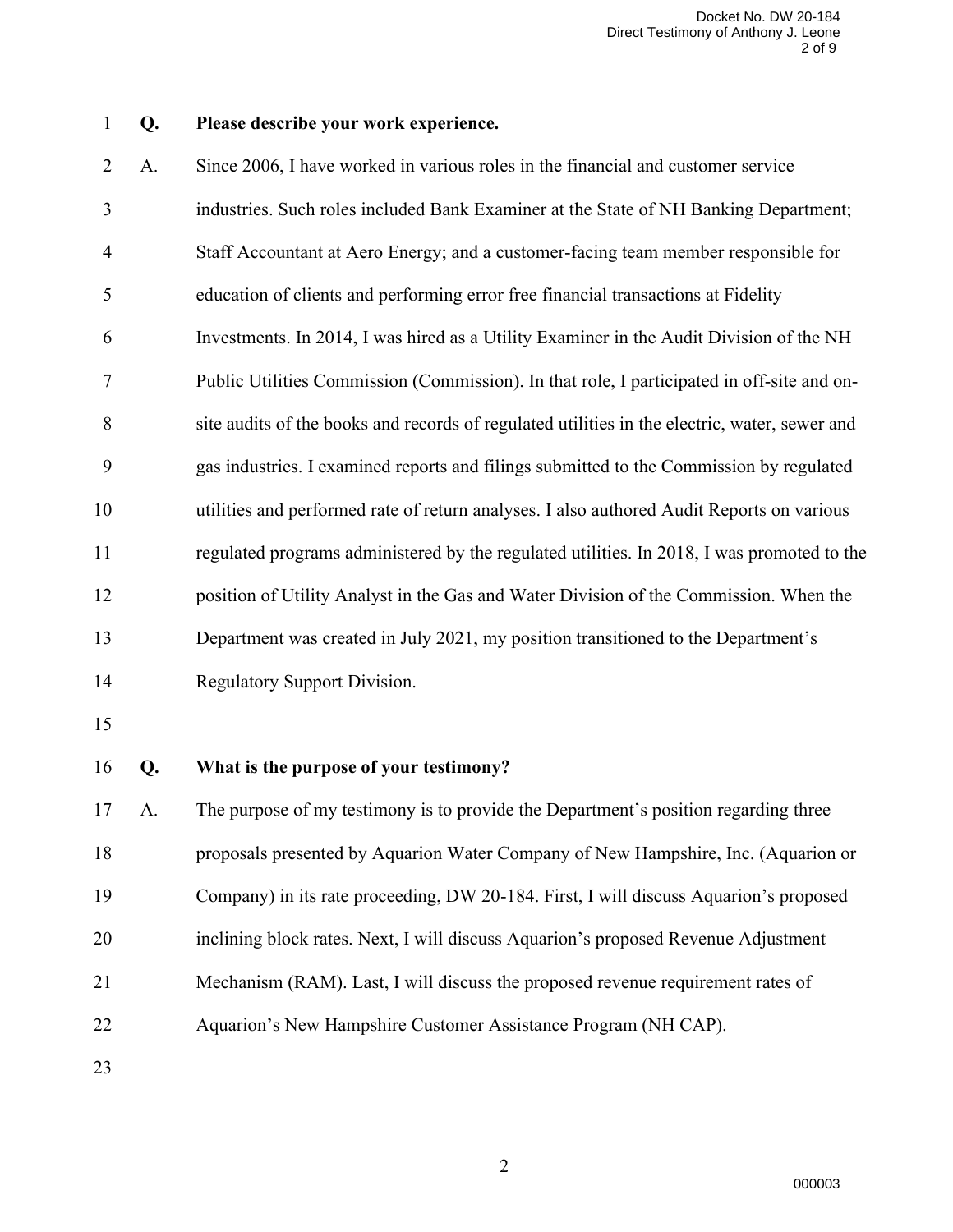| $\mathbf{1}$   | Q. | Please provide a brief summary of Aquarion's proposal for inclining block rates.             |
|----------------|----|----------------------------------------------------------------------------------------------|
| $\overline{2}$ | A. | The Company proposed implementation of inclining block rates for both seasonal and           |
| 3              |    | non-seasonal, single-family residential customers. Specifically, the Company requested       |
| $\overline{4}$ |    | to increase the current volumetric rate for its non-seasonal, single-family residential      |
| 5              |    | customers from \$4.056 to \$5.810 for the first 6 hundred cubic feet (ccf) of usage per      |
| 6              |    | month, with any usage above 6 ccf charged at the rate of \$7.263 per ccf per month.          |
| $\overline{7}$ |    | Relative to seasonal, single-family residential customers, the Company proposed to           |
| 8              |    | increase their current volumetric rate from \$5.025 per ccf to \$7.358 per ccf per month for |
| 9              |    | the first 6 ccf of usage, with any usage above 6 ccf charged at the rate of \$9.199 per ccf  |
| 10             |    | per month. $1$                                                                               |
| 11             |    |                                                                                              |
| 12             | Q. | Did the Company indicate why it proposed inclining block rates?                              |
| 13             | A. | Yes. According to the Company, inclining block rates have been requested by the Towns        |
| 14             |    | in which it serves. Therefore, in light of Aquarion's cost of service study presented as     |
| 15             |    | part of this rate proceeding, the Company asked its cost of service expert to also           |
| 16             |    | investigate the appropriateness of inclining block rates. <sup>2</sup>                       |
| 17             |    |                                                                                              |
| 18             | Q. | Did the Company provide an explanation supporting the appropriateness of                     |
| 19             |    | inclining block rates?                                                                       |
| 20             | A. | While the Company's cost of service expert, Mr. John F. Guastella, discussed various         |
| 21             |    | technical aspects of the proposed inclining block rate design and the associated revenue,    |

<sup>&</sup>lt;sup>1</sup> Attachments of Mr. Guastella, Bates Page 523.

<sup>&</sup>lt;sup>2</sup> See Testimony of Ms. Szabo, Bates 187, line 19.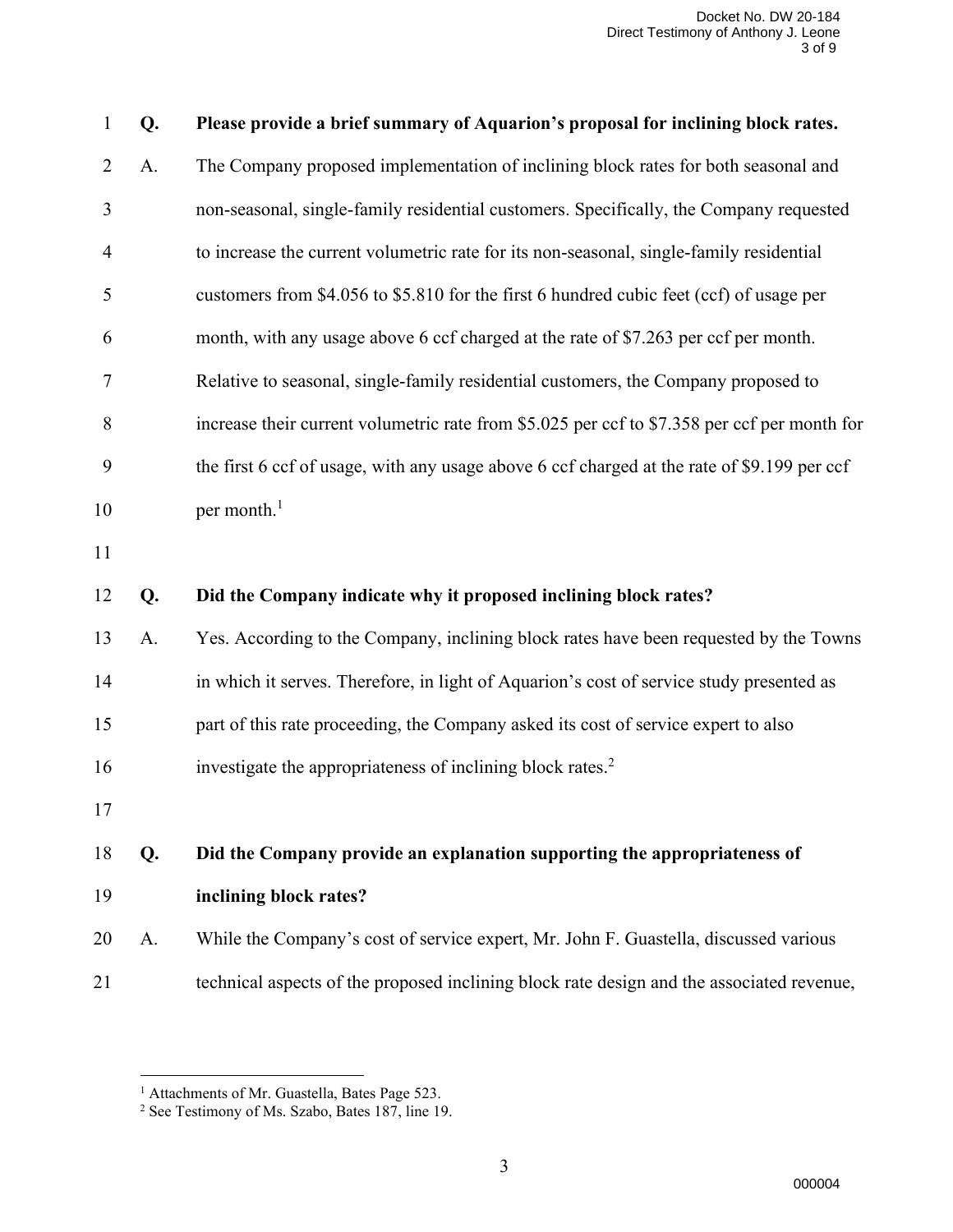| $\mathbf{1}$   |    | the Company did not support the proposal with detailed analysis or testimony explaining     |
|----------------|----|---------------------------------------------------------------------------------------------|
| $\overline{2}$ |    | the need or appropriateness of inclining block rates. <sup>3</sup>                          |
| 3              |    |                                                                                             |
| $\overline{4}$ | Q. | Does the department support the implementation of inclining block rates as                  |
| 5              |    | proposed in this proceeding?                                                                |
| 6              | A. | No. The Department does not support the implementation of inclining block rates as          |
| 7              |    | proposed by Aquarion in this proceeding.                                                    |
| 8              |    |                                                                                             |
| 9              | Q. | Please further explain the Department's position.                                           |
| 10             | A. | As stated above, the Company requested the implementation of inclining block rates, at      |
| 11             |    | least in part, at the request of the municipalities in which it serves. As a result, a rate |
| 12             |    | design was prepared which reflected the implementation of inclining block rates for only    |
| 13             |    | seasonal and non-seasonal single-family residential customers. The Company, however,        |
| 14             |    | did not submit detailed analysis or testimony, that first, adequately demonstrated why its  |
| 15             |    | request is reasonable and appropriate for only the two customer classes specifically        |
| 16             |    | identified, and, second, how the implementation of such rates would be beneficial to the    |
| 17             |    | Company and its ratepayers. While Mr. Guastella's testimony did explain that, normally,     |
| 18             |    | as a result of the implementation of inclining block rates, a signal encouraging water      |
| 19             |    | conservation would be sent to the ratepayers, he also indicated, that the Company is not    |
| 20             |    | certain that the inclining blocks rates as proposed will actually result in a reduction of  |
| 21             |    | water use. <sup>4</sup>                                                                     |
| $\sim$         |    |                                                                                             |

See Testimony of Mr. Guastella, Bates 483, line 17; and Energy TS 2-9, and TS 2-10.

<sup>&</sup>lt;sup>4</sup> See Testimony of Mr. Guastella, Bates 484, line 3.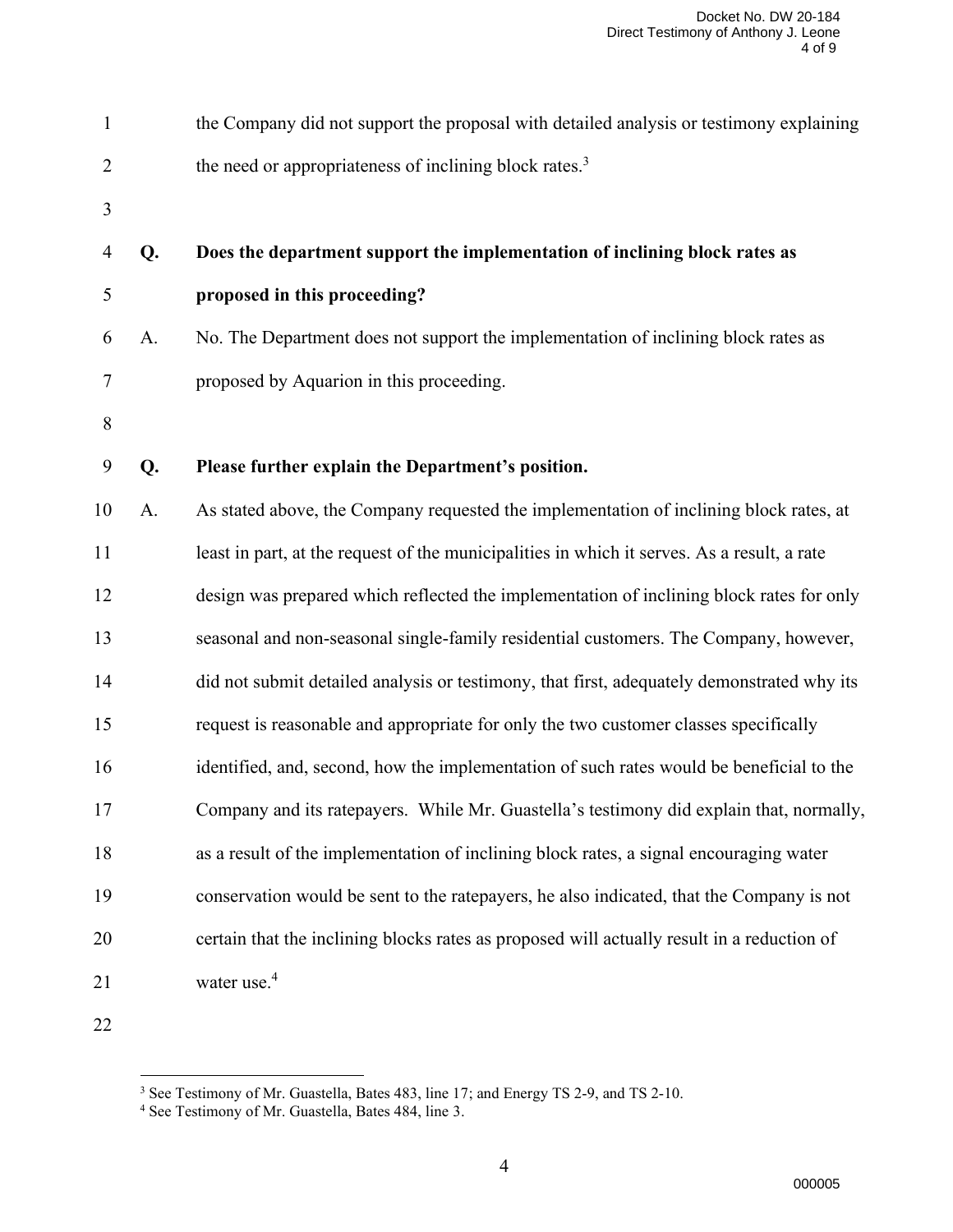| $\mathbf{1}$   |    | Further, the Company did not indicate, nor did they provide, any other reasons why                  |
|----------------|----|-----------------------------------------------------------------------------------------------------|
| $\overline{2}$ |    | encouraging water conservation through the implementation of inclining block rates was              |
| 3              |    | the most appropriate method. The Company also failed to indicate the level of water                 |
| 4              |    | conservation it is aiming to achieve by the implementation of such rates. If the                    |
| 5              |    | Company's goal of water conservation is to address water supply concerns, it does not               |
| 6              |    | appear the Company has adequately expressed that those concerns are significant enough              |
| 7              |    | to warrant, or be adequately addressed by, the water use reduction that may or may not              |
| 8              |    | result from the implementation of the inclining block rates as proposed. Aquarion,                  |
| 9              |    | furthermore, failed to adequately explain why the implementation of inclining block rates           |
| 10             |    | are the preferred method to address water supply concerns, or how conserving water may              |
| 11             |    | or may not result in immediate cost savings or potential avoided future capital costs. <sup>5</sup> |
| 12             |    |                                                                                                     |
| 13             |    | As presented, the water conservation benefits from the proposed inclining block rates are           |
| 14             |    | neither certain nor adequately defined as significant or non-significant, and are, as               |
| 15             |    | proposed, a result of, rather than a cause for, the implementation of inclining block rates.        |
| 16             |    | It is for these reasons, the Department cannot support the implementation of inclining              |
| 17             |    | block rates proposed by Aquarion in this proceeding.                                                |
| 18             |    |                                                                                                     |
| 19             | Q. | Please provide a brief summary of the requested Revenue Adjustment Mechanism.                       |
| 20             | A. | The Revenue Adjustment Mechanism (RAM) as proposed by the Company would be an                       |
|                |    |                                                                                                     |

annual adjustment appearing on customer bills, as an additional charge, or credit.

See Testimony of Mr. Guastella, Bates 483, line 17; and Energy TS 2-9,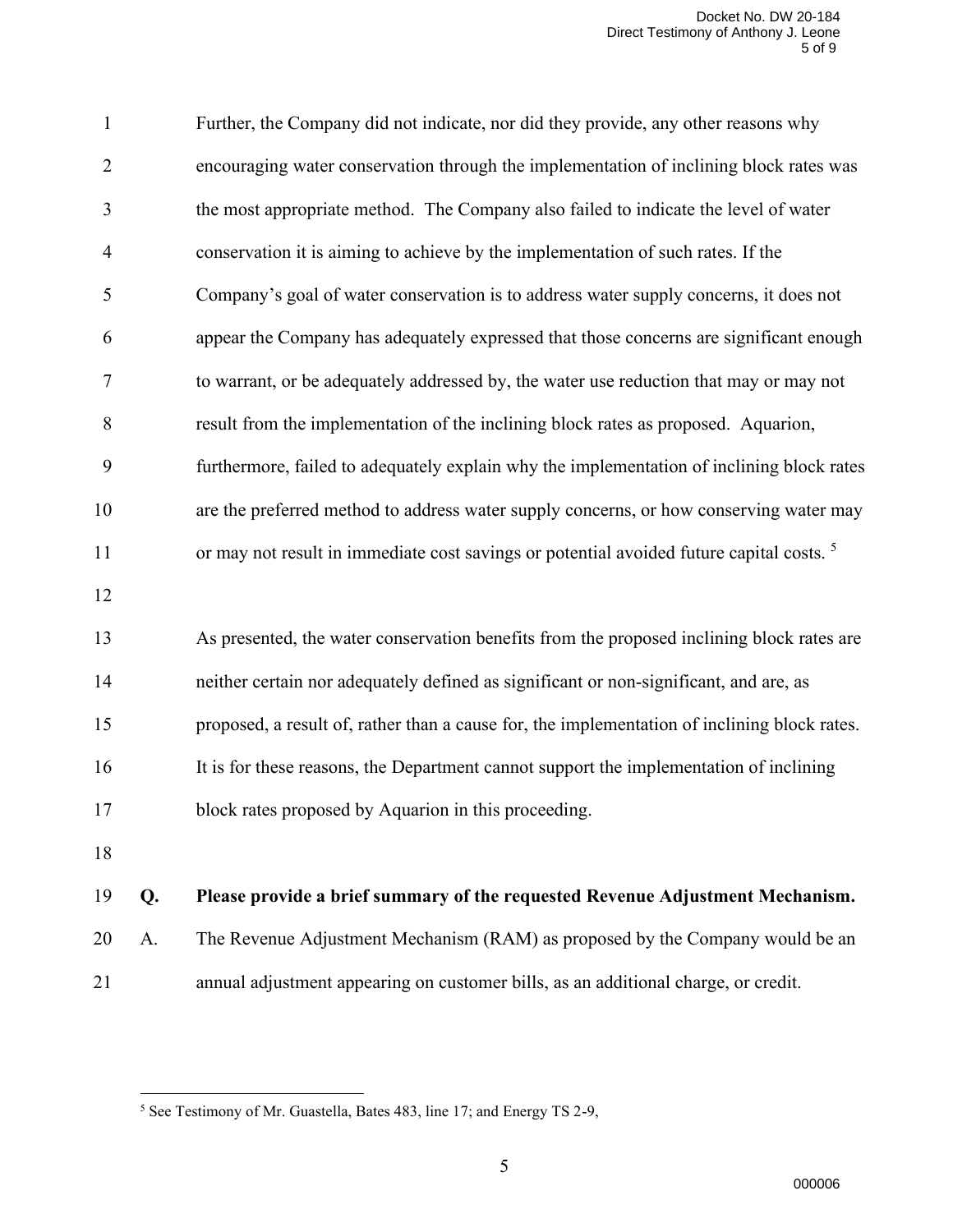| $\mathbf{1}$   |    | It would be determined based on a comparison of the Company's total annual actual              |
|----------------|----|------------------------------------------------------------------------------------------------|
| $\overline{2}$ |    | revenues to the annual revenues authorized by the Commission in the Company's most             |
| 3              |    | recent general rate proceeding, with the difference between the two becoming the annual        |
| 4              |    | adjustment amount. <sup>6</sup> The decoupling period proposed by Aquarion is a calendar year, |
| 5              |    | January 1 through December 31. The Company proposed that the annual reconciliation             |
| 6              |    | filing would then be made by March 1 of the following year, with implementation of the         |
| 7              |    | reconciliation charge, or credit, appearing on customer bills beginning just one month         |
| 8              |    | later on April 1. Aquarion proposed that the first such filing be submitted no later than      |
| 9              |    | March 1, 2023.7                                                                                |
| 10             |    |                                                                                                |
| 11             | Q. | Did the Company indicate why a RAM was proposed?                                               |
| 12             | A. | Yes. The Company stated that the intent of the proposed RAM was to mitigate potential          |
|                |    |                                                                                                |
| 13             |    | earnings volatility potentially caused by its proposed inclining block rates, thereby          |
| 14             |    | attempting to ensure the Company recovers only its authorized revenue requirement in a         |
| 15             |    | given year, no more and no less. <sup>8</sup>                                                  |
| 16             |    |                                                                                                |
| 17             | Q. | Does the department support the implementation of a RAM in this proceeding?                    |
| 18             | A. | No. The Department does not support the implementation of a RAM as requested in this           |
| 19             |    | proceeding.                                                                                    |
| 20             |    |                                                                                                |

See Testimony of Ms. Szabo, Bates 195 – 196. 7 *Id*.

Testimony of Mr. Morrissey, Bates Page 032 - 33.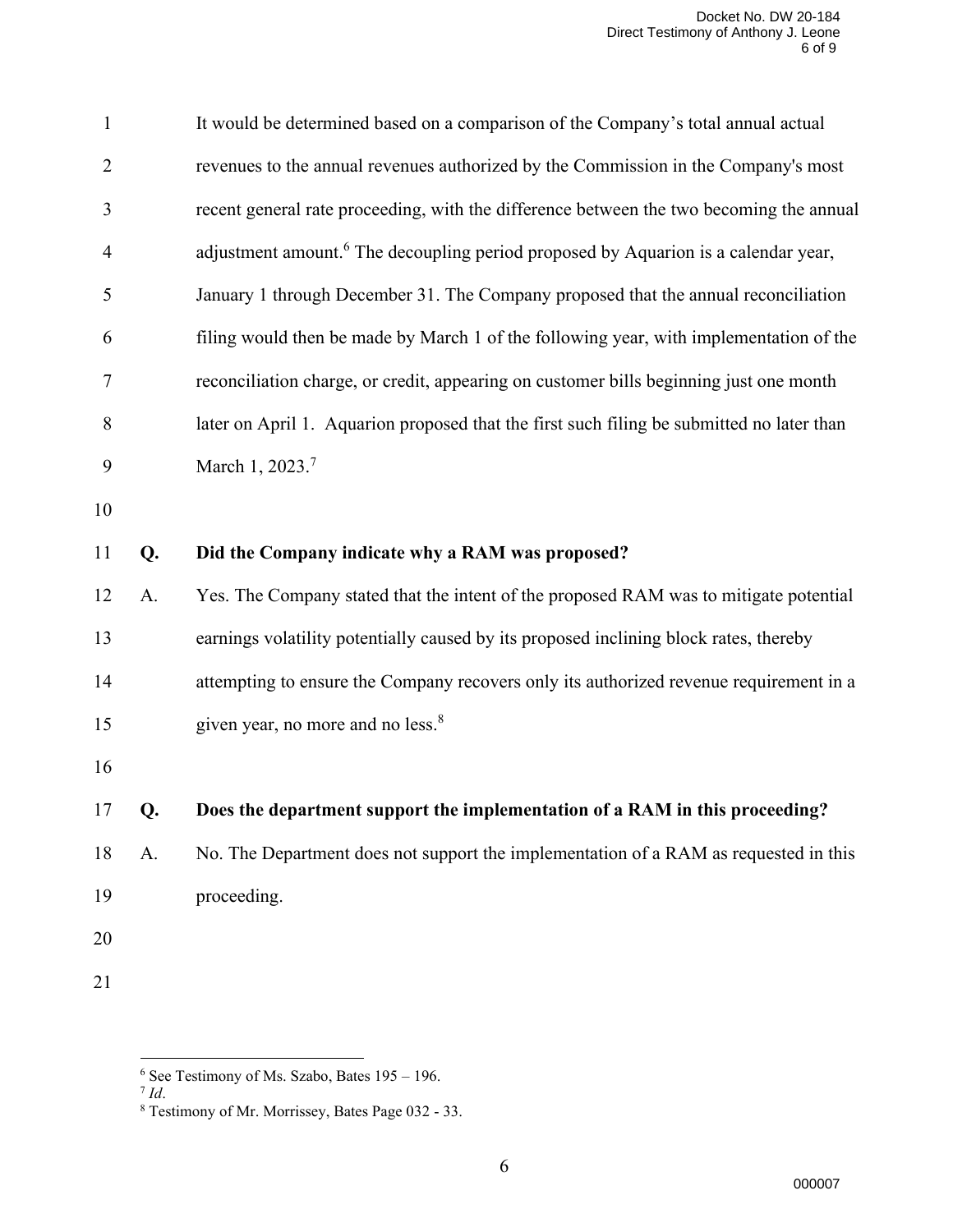```
1 Q. Please explain the Department's position further.
 2 The RAM was proposed to coincide with the Company's inclining block rates proposal in 
 3 order to mitigate potential earnings volatility associated with that proposed rate structure. 
 4 However, as previously discussed, the Department does not support Aquarion's inclining 
 5 block rate proposal. Therefore, the Department does not support the implementation of a
 6 RAM. 
 7
 8 The Department notes, furthermore, that the burden is upon the utility to demonstrate that 
 9 its requested relief is reasonable and in the public interest. The Company provided no 
10 such analysis or support to meet this standard. Aquarion has not demonstrated why this 
11 rate recovery mechanism is necessary or how customers benefit from the design of this 
12 cost recovery.
13
14 Q. Please provide a brief summary of the requested Customer Assistance Program.
15 In January 2020, Aquarion introduced a Customer Assistance Program for its NH
16 customers (program or NH CAP). The NH CAP is a voucher system for low-income 
17 customers, whereby a one-time voucher of up to $50 will be granted to eligible customers 
18 who are either homeowners in Aquarion's service territory or contractual renters, who 
19 pay a monthly water bill. The Company proposed to distribute to eligible customers, and 
20 recover through customer rates, an annual amount of $10,000 per year. At which time,
            the Company would cease issuing such vouchers until the next calendar year.<sup>9</sup>
21
22
```
<sup>&</sup>lt;sup>9</sup> See Testimony of Mr. Morrissey, Bates 033 and Testimony of Ms. Szabo, Bates 176 - 177.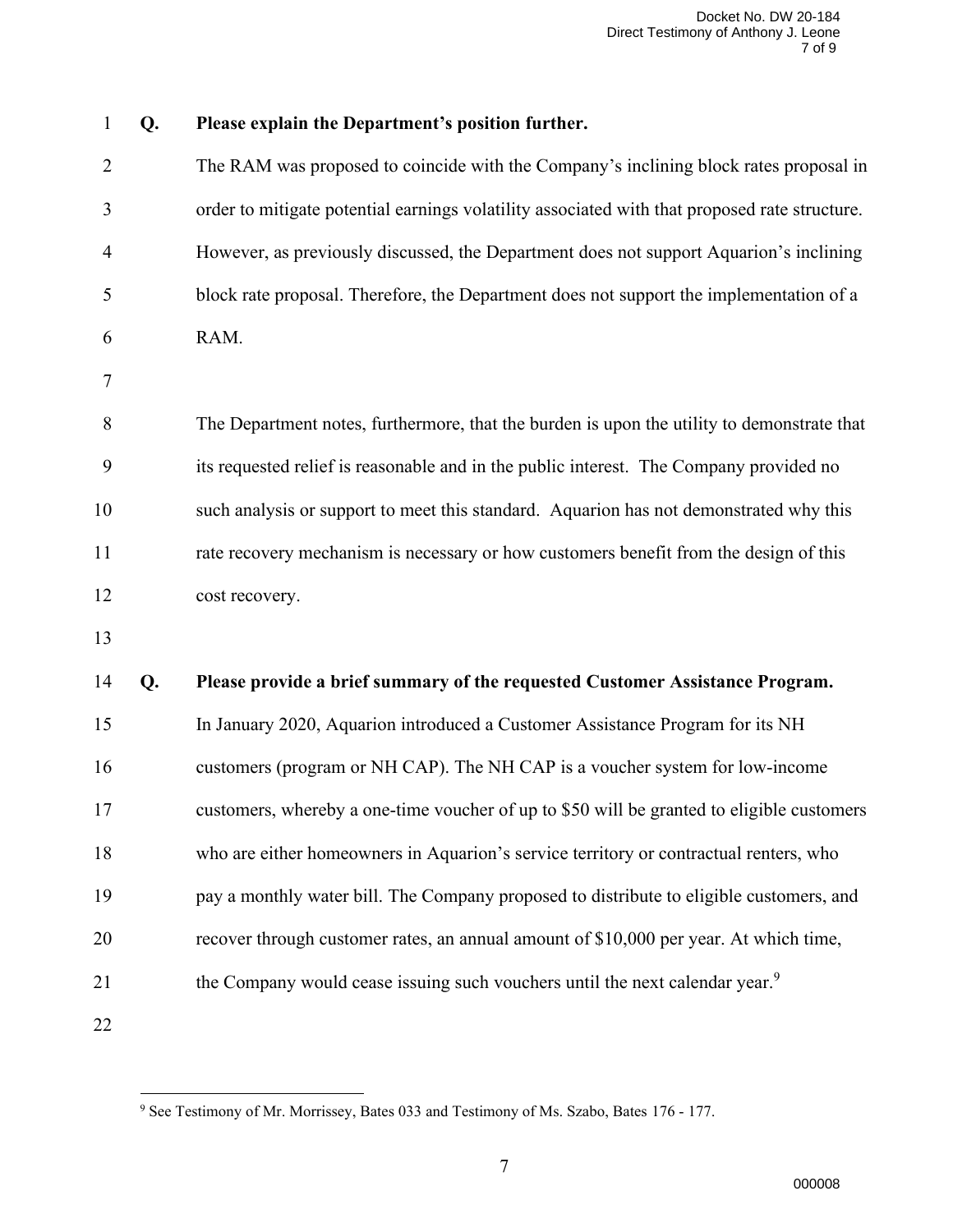| 1              | Q. | Did the Company indicate why a CAP was proposed at this time?                             |
|----------------|----|-------------------------------------------------------------------------------------------|
| $\overline{2}$ |    | Yes. The Company indicated they recognize that many of their customers face economic      |
| 3              |    | challenges, to which they are sensitive. Thus, the Company is attempting to assist these  |
| 4              |    | customers to ensure that they continue to receive water service. <sup>10</sup>            |
| 5              |    |                                                                                           |
| 6              | Q. | Does the Department support the implementation of a CAP in this proceeding?               |
| 7              | A. | As explained below, while the Department supports the NH CAP as a matter of practice,     |
| 8              |    | it does not support the Company's proposal for the recovery of an expense of \$10,000 per |
| 9              |    | year, through customer rates, to fund the program. Relative to this specific request, the |
| 10             |    | Company should continue its customer assistance efforts in New Hampshire, without         |
| 11             |    | recovery, until such time as the requested amount of recovery better reflects the actual  |
| 12             |    | expense incurred.                                                                         |
| 13             |    |                                                                                           |
| 14             | Q. | Please further explain the Department's position.                                         |
| 15             |    | The Department acknowledges that Aquarion has been able to offer the CAP to its New       |
| 16             |    | Hampshire customers without recovery through rates for the past 2 years. The              |
| 17             |    | Department, furthermore, appreciates the Company's efforts to assist its New Hampshire    |
| 18             |    | customers through such programs as the NH CAP and encourages the Company to               |
| 19             |    | continue to find ways to meet all of their New Hampshire customers' needs.                |
| 20             |    | During this proceeding, the Company provided additional information regarding the NH      |
| 21             |    | CAP, including the number of customers actually assisted and the amount of assistance     |
| 22             |    | provided. That information indicated that during the nearly two years the program has     |

<sup>&</sup>lt;sup>10</sup> See Testimony of Mr. Morrissey, Bates 033.